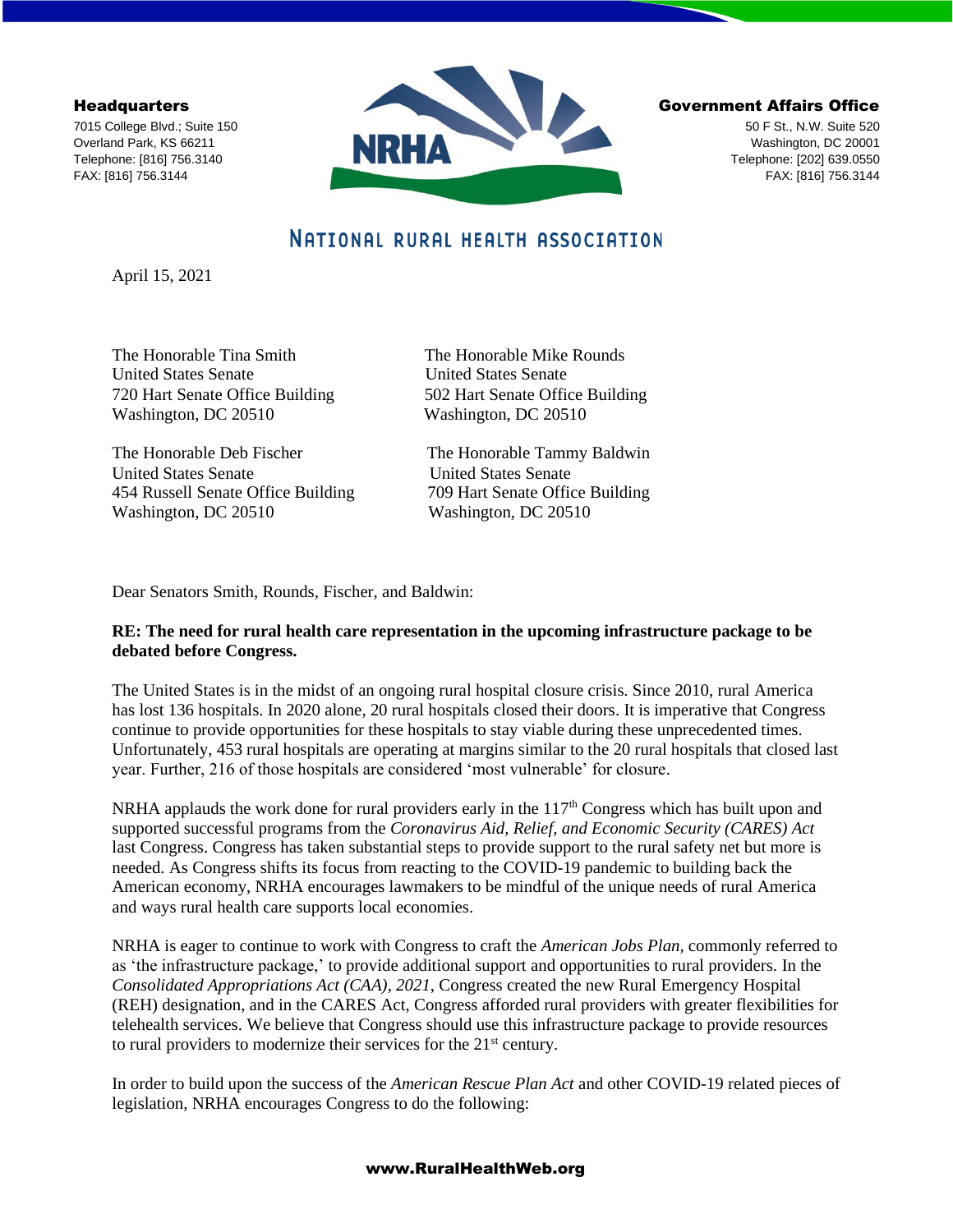### **1. Provide capital funding for rural hospitals to build and enhance their infrastructure.**

The administration's outline for the *American Jobs Plan* refers to community health centers and hospitals when describing safeguarding critical infrastructure and services and defending vulnerable communities. NRHA applauds the administration for including this language reiterating the importance of hospitals to the American health care infrastructure. It is critical that Congress include funding for rural hospitals in the upcoming infrastructure package.

In rural areas, hospitals are often the first or second largest employer in each county. While these facilities are the lifeblood of a given community, they are typically dated and often operate on negative margins. To keep their doors open, rural hospitals must be able to meet the needs of their patients. Unfortunately, many rural providers have cited lack of resources and inadequate facilities as barriers to providing comprehensive services via in-person care and telehealth services. In some communities, rural hospitals date back more than a half-century and are not able to meet the demands of current health care needs.

The time is due, and Congress has been presented the opportunity to revitalize rural health care by bringing rural facilities into the 21<sup>st</sup> Century so they can meet the distinct needs of their rural communities and to prepare for the next public health crisis. Congress must include rural health clinics (RHC), critical access hospitals (CAH), and other small rural hospital designations in the health infrastructure language to ensure rural communities are provided their fair share of health care capital resources.

#### **ASK: Capital funding needs to include rural specific providers such as RHCs, CAHs, and small rural hospitals to renovate or replace aging facilities.**

Further, Congress should support facilities wishing to transition to the newly-created REH model by providing them with the capital needed to enhance their facilities to take advantage of this new Medicare provider type. The REH model will offer the opportunity for current CAHs and rural Prospective Payment System (PPS) hospitals with fewer than 50 beds to convert to REH status to furnish certain outpatient hospital services in rural areas, including emergency department and observation services. To successfully convert, these facilities will require capital investments to ensure they comply with Conditions of Participation and are able to update and streamline existing dated facilities into the REH model.

#### **ASK: Congress should support facilities willing to transition to the new REH designation with capital financing and technical assistance.**

Additionally, Congress should use this infrastructure package to provide incentives to rural providers who want to expand services related to mental health, pulmonary therapy, oncology, cardiovascular rehabilitation, and obstetric services. Given low patient volumes, rural hospitals face structural barriers in meeting local needs for certain clinical services. As a result, patients often bypass their local hospital to receive services that could otherwise be provided in their community. It takes time and an initial capital investment to cover associated start-up costs and offset initial operating losses while building up the necessary patient volume to make clinical services economically viable. In order to do this, Congress should create a grant program that would cover the initial start-up costs until the services become economically viable. Not only would a grant program like this bring a long-term solution to rural areas, but it will also increase access to critical specialty services, including obstetric and behavioral health care. Giving rural providers the tools they need to add specialty services will allow their populations to stay in their community for care and provide additional high-skilled jobs to communities. Addressing the unique needs of rural America through a capacity expansion grant program would help to strengthen the future of rural America.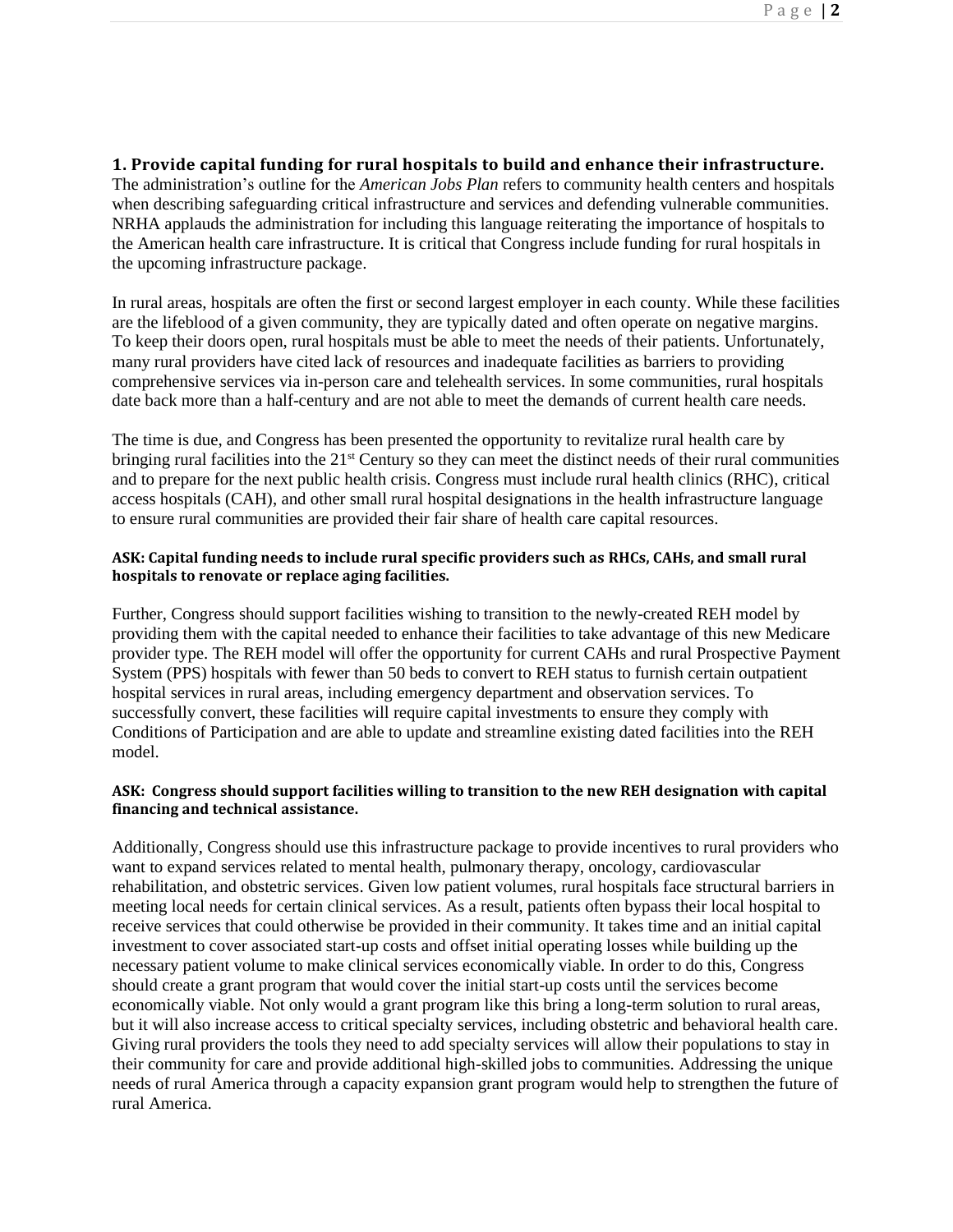#### **ASK: Create a grant program devoted to rural health clinical capacity expansion.**

#### **2. Improve broadband and telehealth services in rural America.**

In the administration's outline for the *American Jobs Plan*, President Biden intends to achieve 100 percent broadband connectivity nationwide, including in rural America. NRHA applauds this goal and believes it will be critical as health care continues to evolve. In March 2020, Congress significantly expanded telehealth services under the Medicare program. For example, before the COVID-19 pandemic, RHCs and Federally Qualified Health Centers (FQHCs) were unable to serve as distant site providers. Today, these allowances have become a staple to providing health care in rural areas. NRHA requests that Congress take the necessary steps to ensure that providers can continue providing telehealth services through the establishment of reliable, high-speed internet access.

#### **ASK: Use all programs available to provide reliable broadband to rural communities.**

NRHA encourages Congress to utilize all available programs to provide reliable broadband services to rural communities and take a multi-prong approach to expanding broadband services. NRHA believes the Department of Health and Human Services' (HHS) Office for the Advancement of Telehealth (OAT) could be useful in dispersing broadband funding and resources. OAT would be a great host for grants that would engage a broad range of partners (hospitals, clinics, nursing homes, home health agencies, local municipalities, educational partners, State Offices of Rural Health, etc.). These resources would support regional broadband needs assessments to develop business plans that could be used to access the Federal Communications Commission (FCC) or the United States Department of Agriculture (USDA) funding more effectively or create enough critical demand to entice telecommunications providers to offer services and build out broadband infrastructure. These grants would empower groups of rural counties and regions to have a say in building the broadband they need to meet their health and educational needs.

## **ASK: Create a grant program through the HHS' OAT to provide funding for networks to bring in a broad range of partners.**

### **3. Invest in rural workforce, including for health care.**

It is critical that any infrastructure package be coupled with investment toward the rural health workforce. Throughout the pandemic, the largest obstacle our members faced was the lack of workforce. NRHA encourages Congress to build on the significant health care workforce investment made in the CAA, 2021 and the *American Rescue Plan* to ensure the rural health workforce is strengthened and ready to serve their communities.

This year, Senators Jon Tester (D-MT) and John Barrasso (R-WY) are introducing the *Rural Physician Workforce Production Act*, which was introduced by former Senator Cory Gardner (R-CO) in the 116<sup>th</sup> Congress. This legislation allows hospitals and CAHs to receive payment under Medicare for each resident that receives training in a rural training location. Further, the bill removes caps for rural training under GME and establishes a definition of rural that truly captures rural. NRHA believes Congress has a unique opportunity to improve rural health workforce infrastructure through passage of a comprehensive infrastructure package. Including provisions from the *Rural Physician Workforce Production Act* is essential so that rural providers can build this critical health safety net and provide services for their patients long after the PHE.